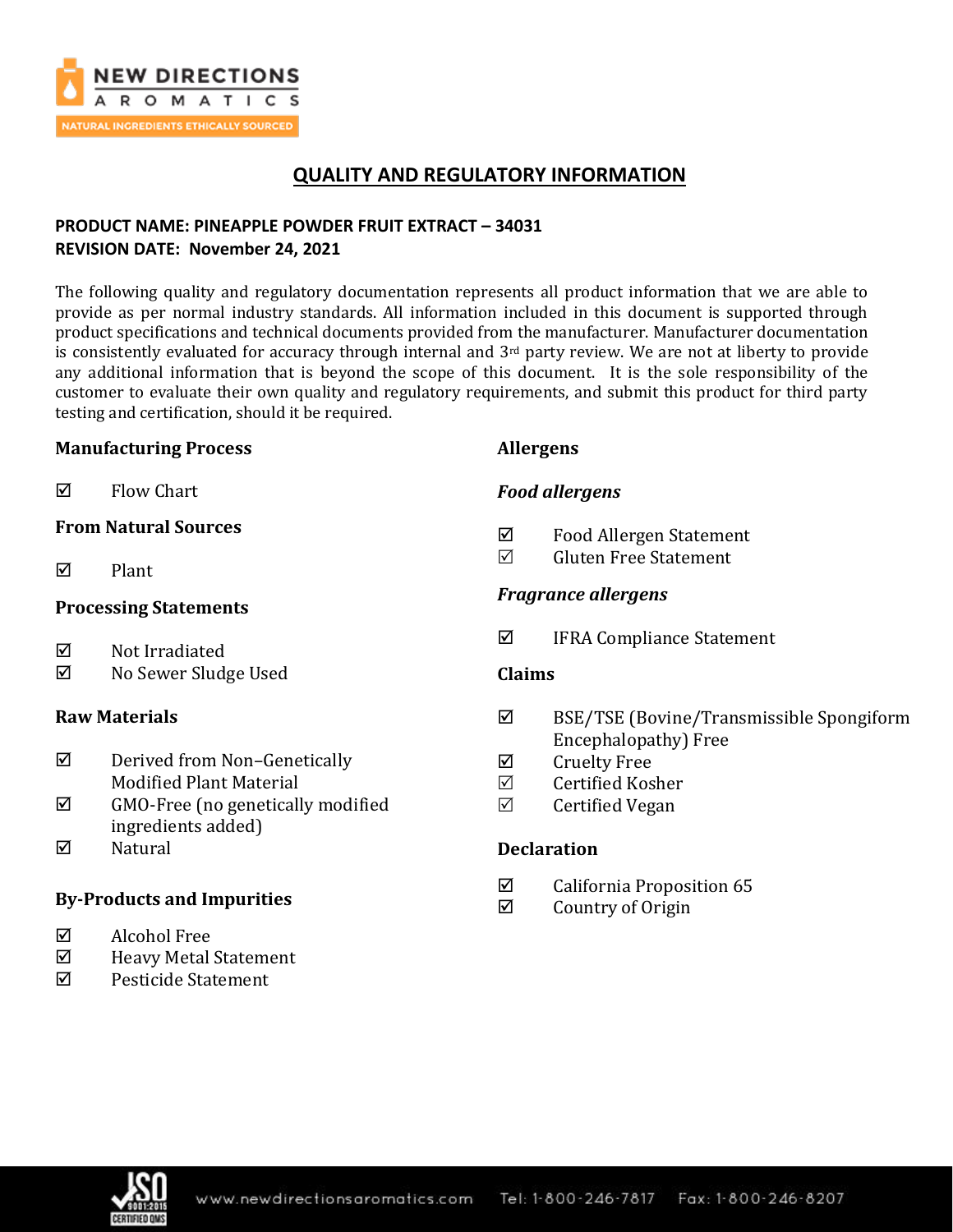

# **FLOW CHART**

### **PRODUCT NAME: PINEAPPLE POWDER FRUIT EXTRACT – 34031**



#### **Disclaimer & Caution**

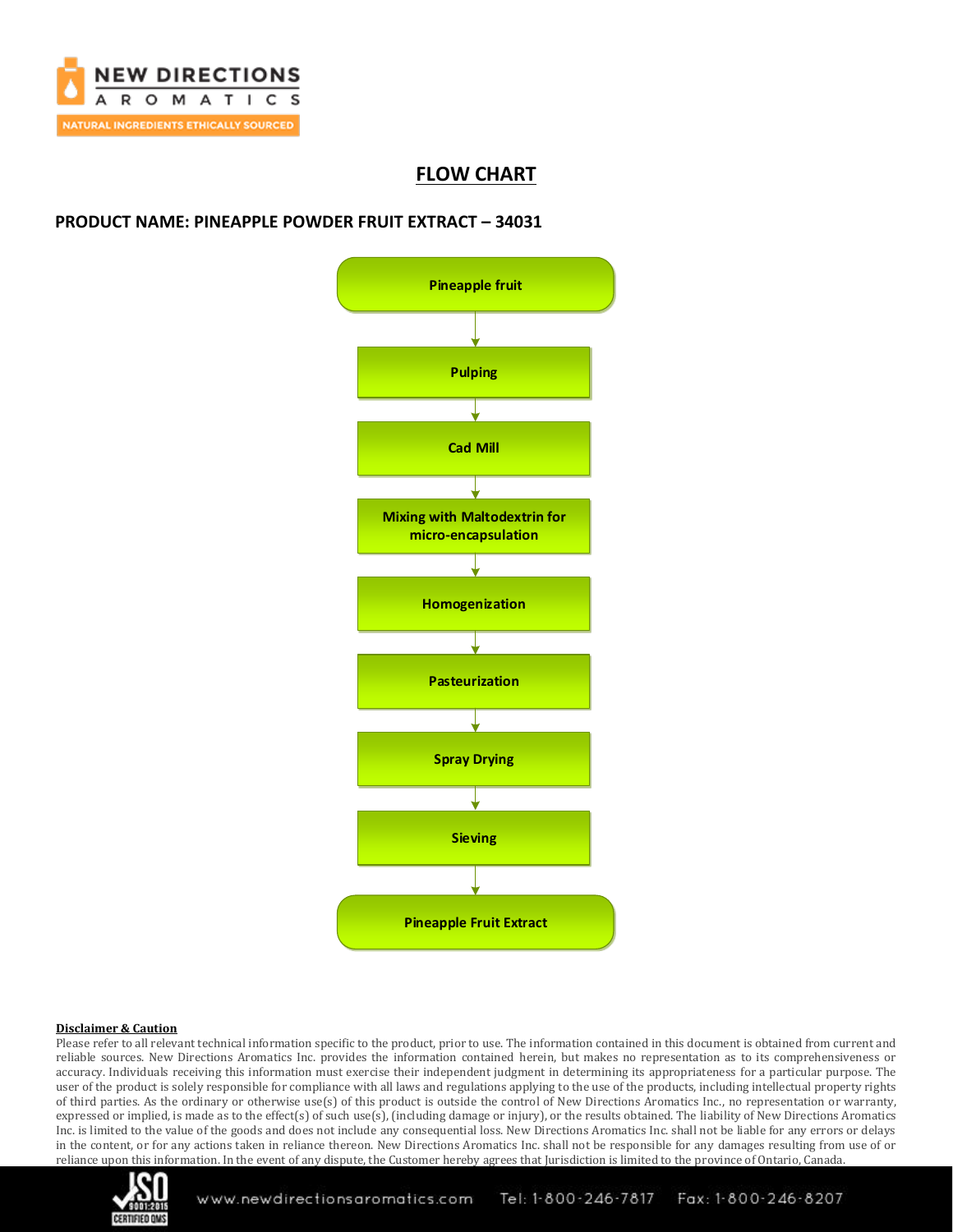

# **NON-IRRADIATION STATEMENT**

### **PRODUCT NAME: PINEAPPLE POWDER FRUIT EXTRACT – 34031**

We hereby declare that, to the best of our knowledge, this product has not been irradiated and does not contain any ingredient that has gone through any irradiation.

#### **Disclaimer & Caution**

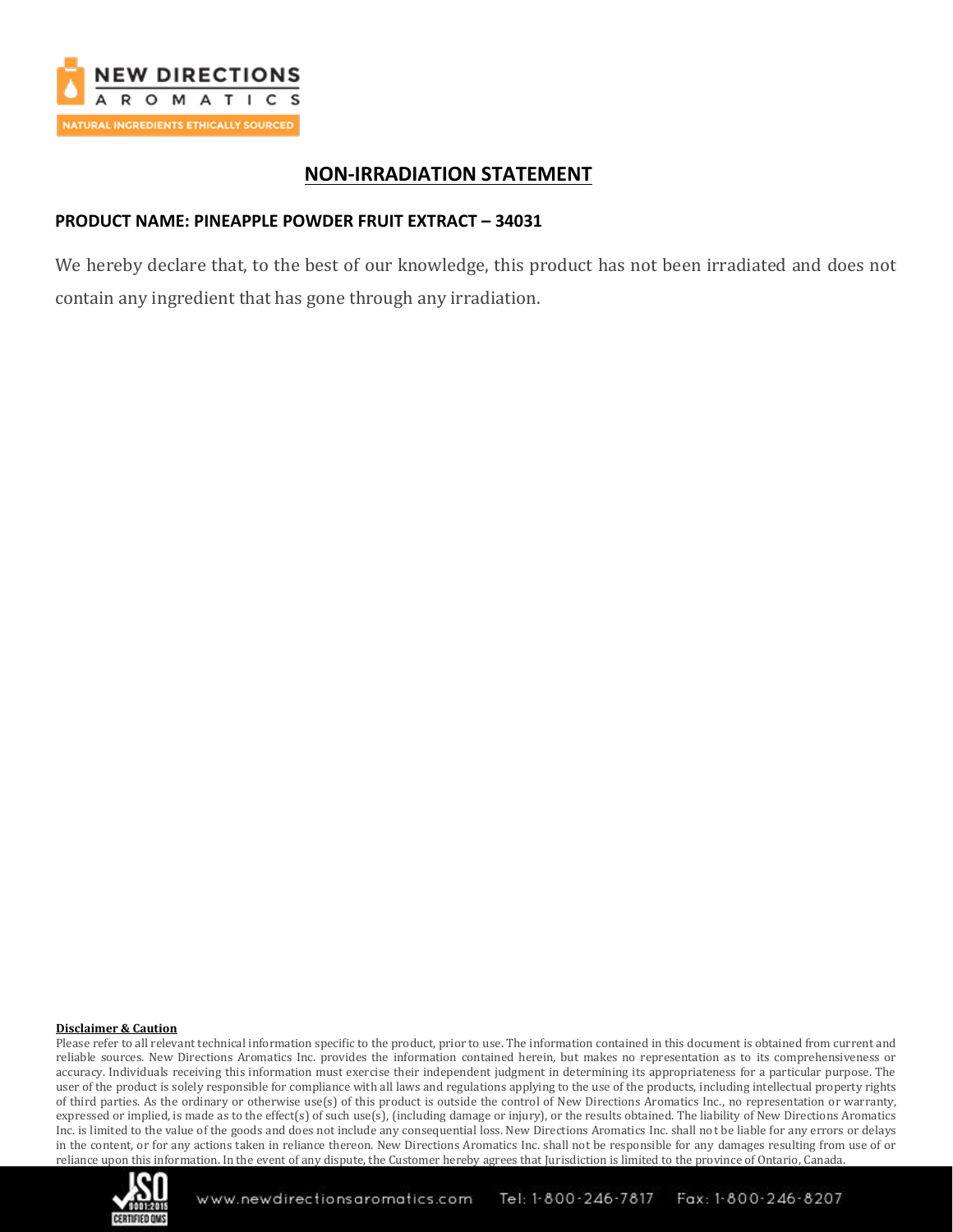

## **SEWER SLUDGE STATEMENT**

### **PRODUCT NAME: PINEAPPLE POWDER FRUIT EXTRACT – 34031**

We hereby declare that, to the best of our knowledge, this product is free from, and was not processed with, sewer sludge.

#### **Disclaimer & Caution**

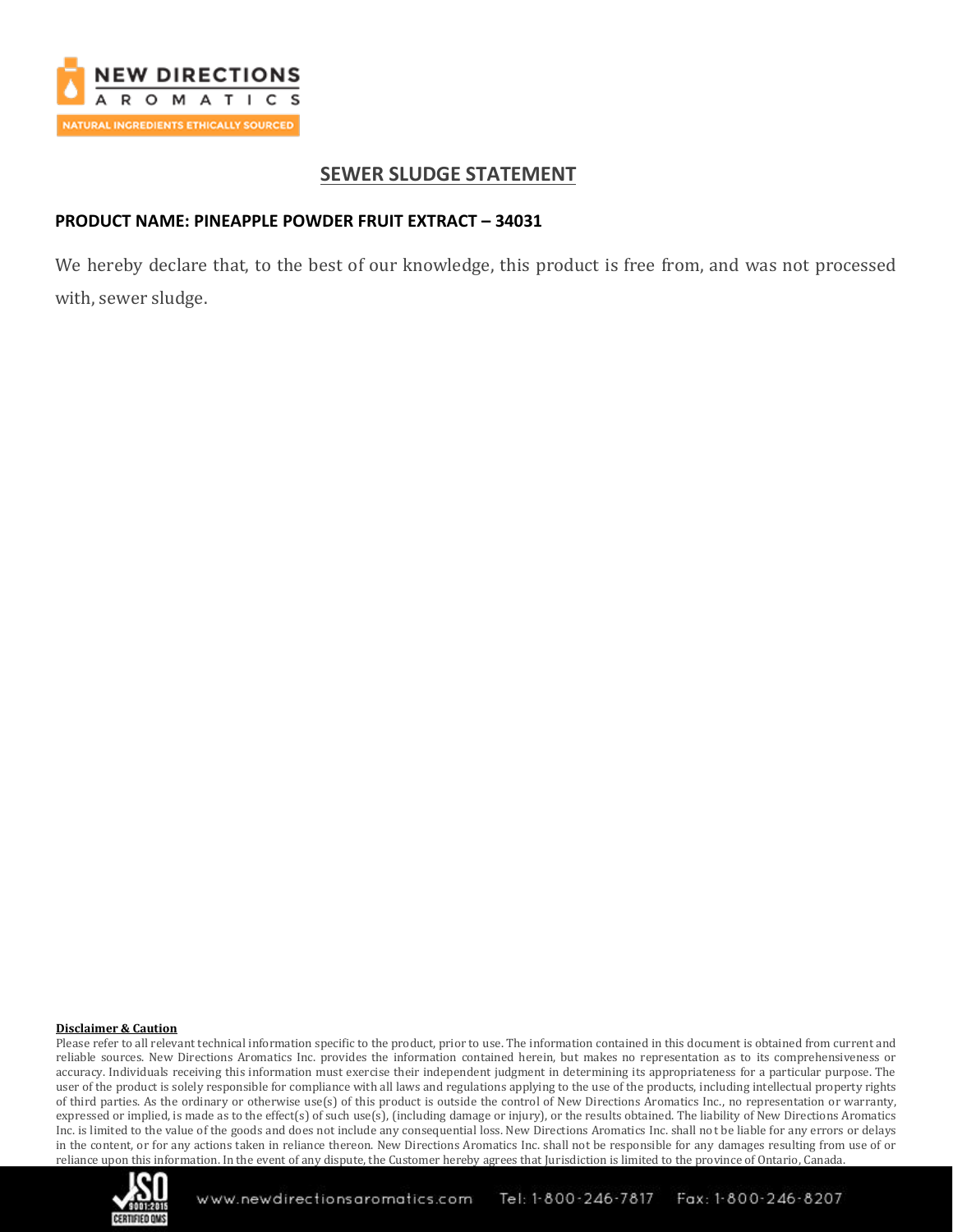

## **GMO STATEMENT**

### **PRODUCT NAME: PINEAPPLE POWDER FRUIT EXTRACT – 34031**

We hereby declare that, to the best of our knowledge, this product was not produced by gene modification, or derived from genetically modified organisms and does not contain DNA or protein from genetically modified organisms.

#### **Disclaimer & Caution**

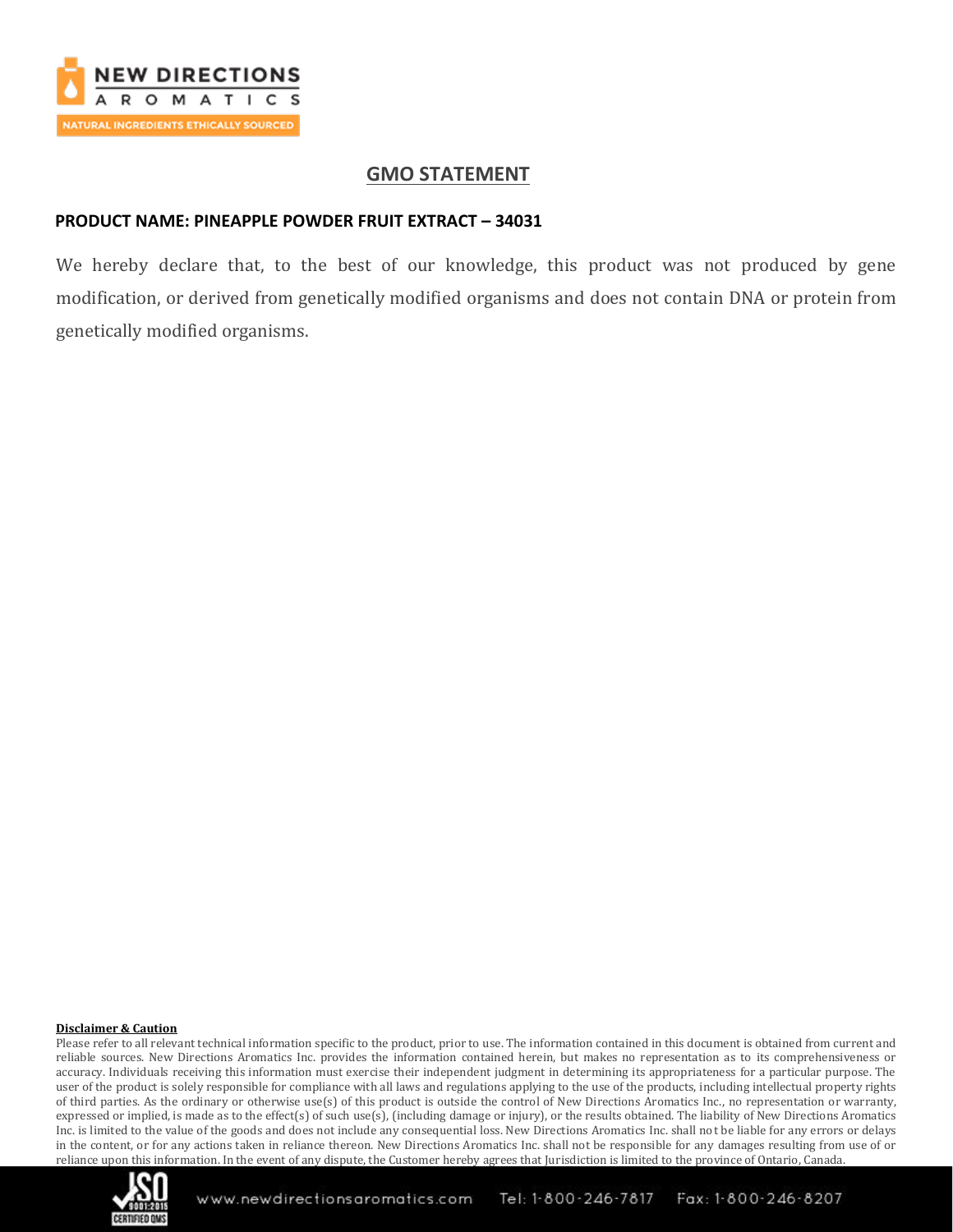

# **NATURAL STATEMENT**

### **PRODUCT NAME: PINEAPPLE POWDER FRUIT EXTRACT – 34031**

We hereby declare that, to the best of our knowledge, this product is 100 % natural.

#### **Disclaimer & Caution**

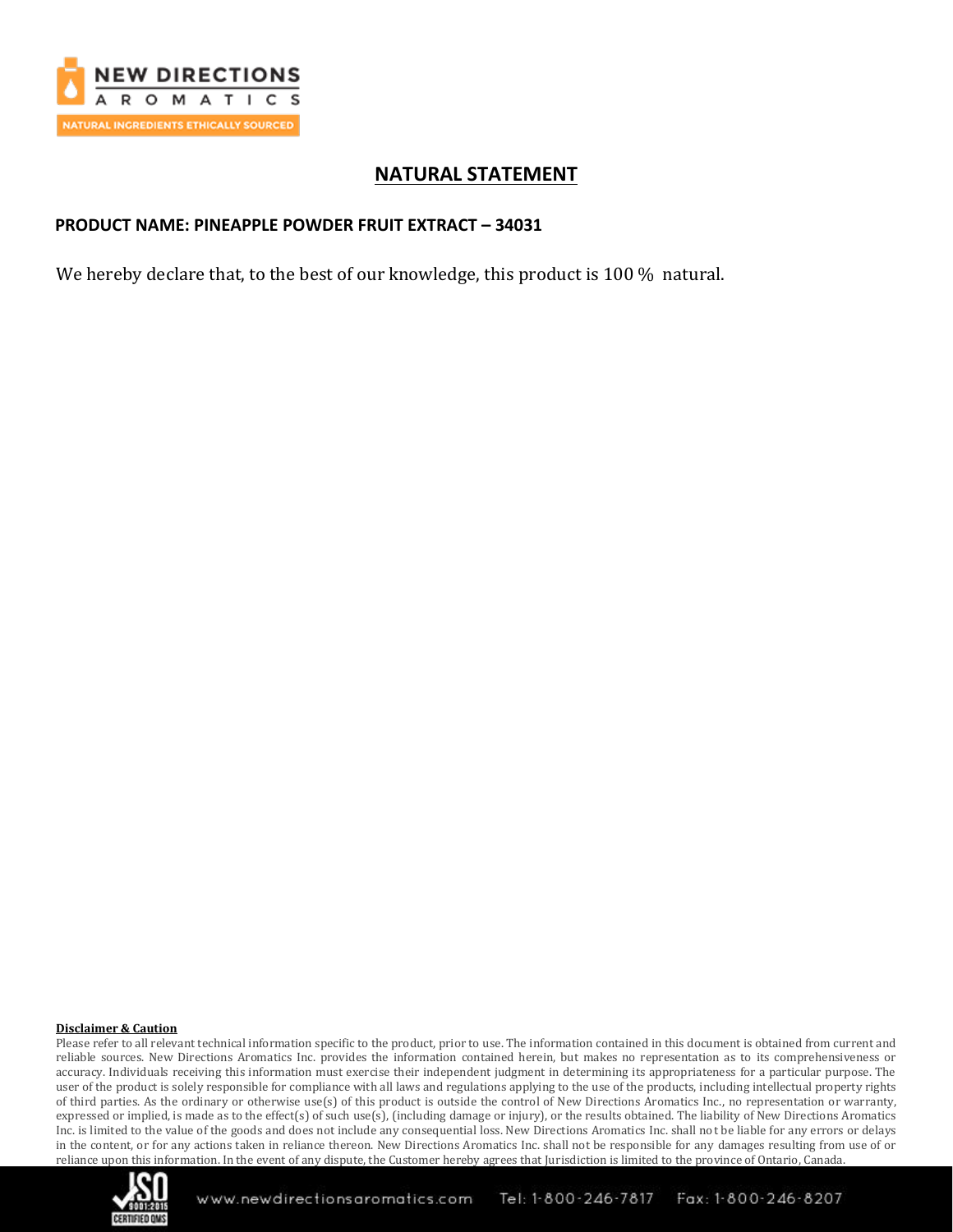

# **ALCOHOL-FREE STATEMENT**

### **PRODUCT NAME: PINEAPPLE POWDER FRUIT EXTRACT – 34031**

We hereby declare that, to the best of our knowledge, this product was not manufactured with alcohol.

#### **Disclaimer & Caution**

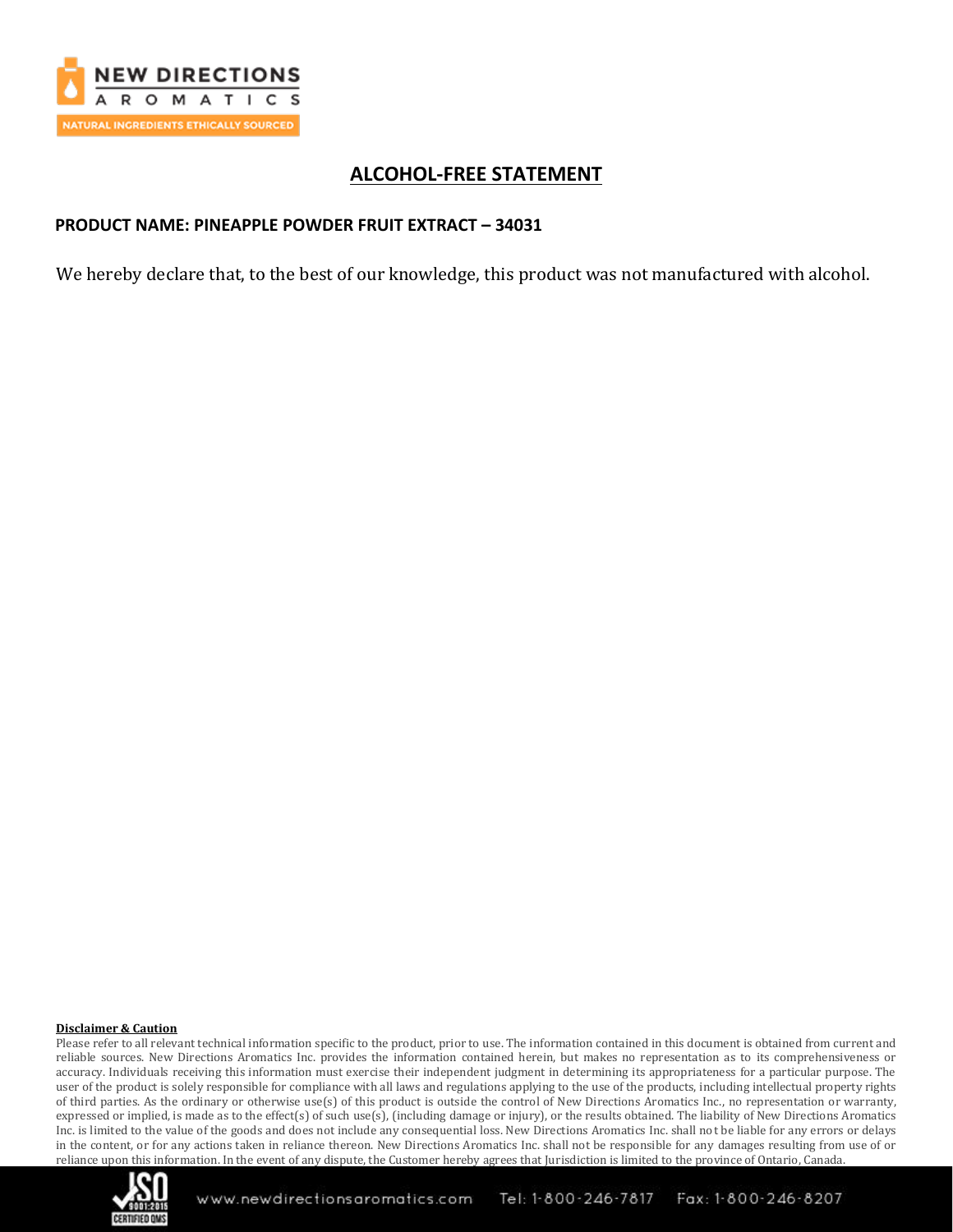

# **HEAVY METALS STATEMENT**

### **PRODUCT NAME: PINEAPPLE POWDER FRUIT EXTRACT – 34031**

We hereby declare that, to the best of our knowledge, this product when tested, reported the following levels of heavy metals:

- Lead: NMT 3ppm
- Aersenic: NMT 2ppm
- Mercury: NMT 0.5ppm
- Cadimum: NMT 1ppm

#### **Disclaimer & Caution**

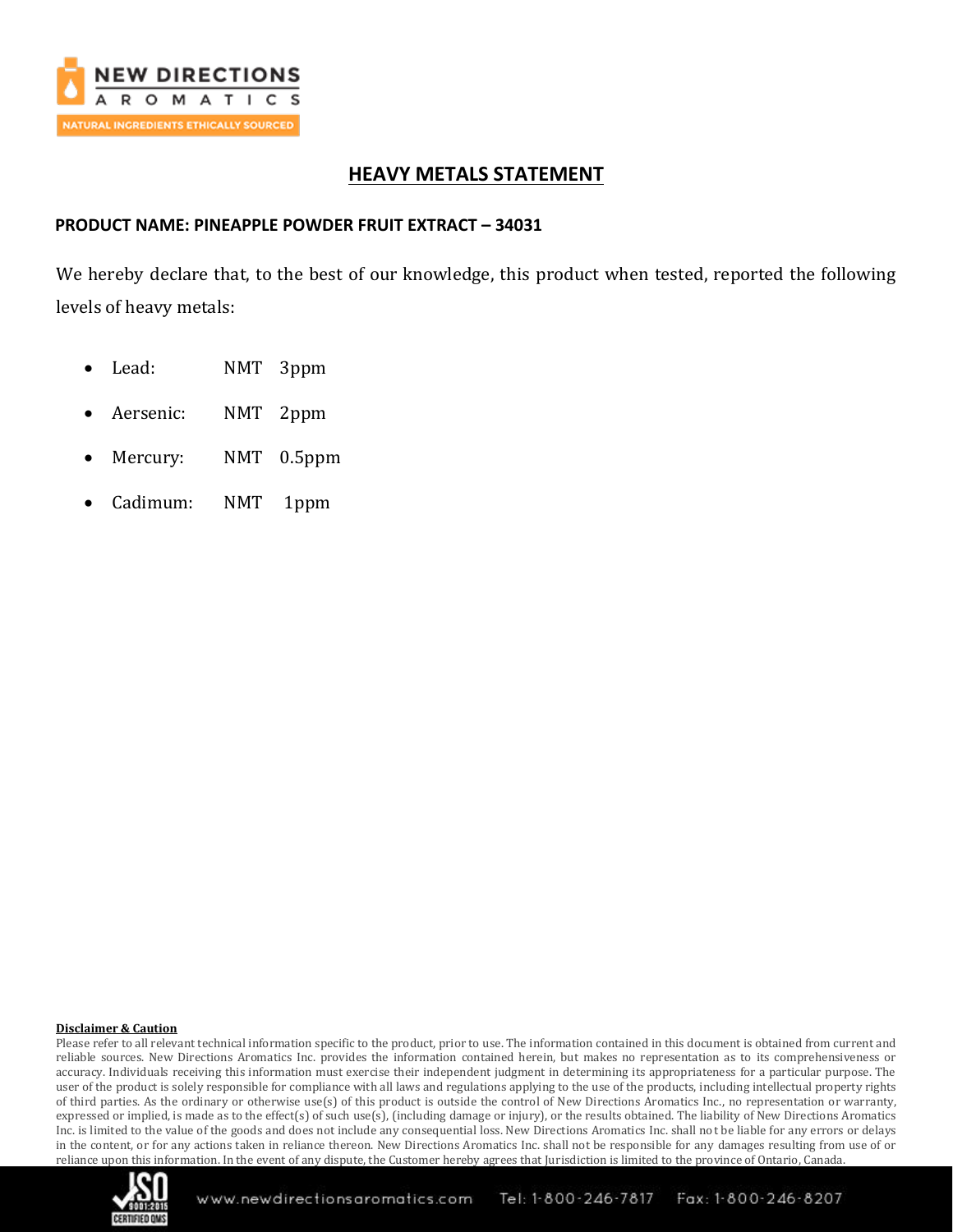

# **PESTICIDE STATEMENT**

### **PRODUCT NAME: PINEAPPLE POWDER FRUIT EXTRACT – 34031**

We hereby declare that, to the best of our knowledge, the levels of pesticides in this product are in compliance with the EP & USP regulations.

#### **Disclaimer & Caution**

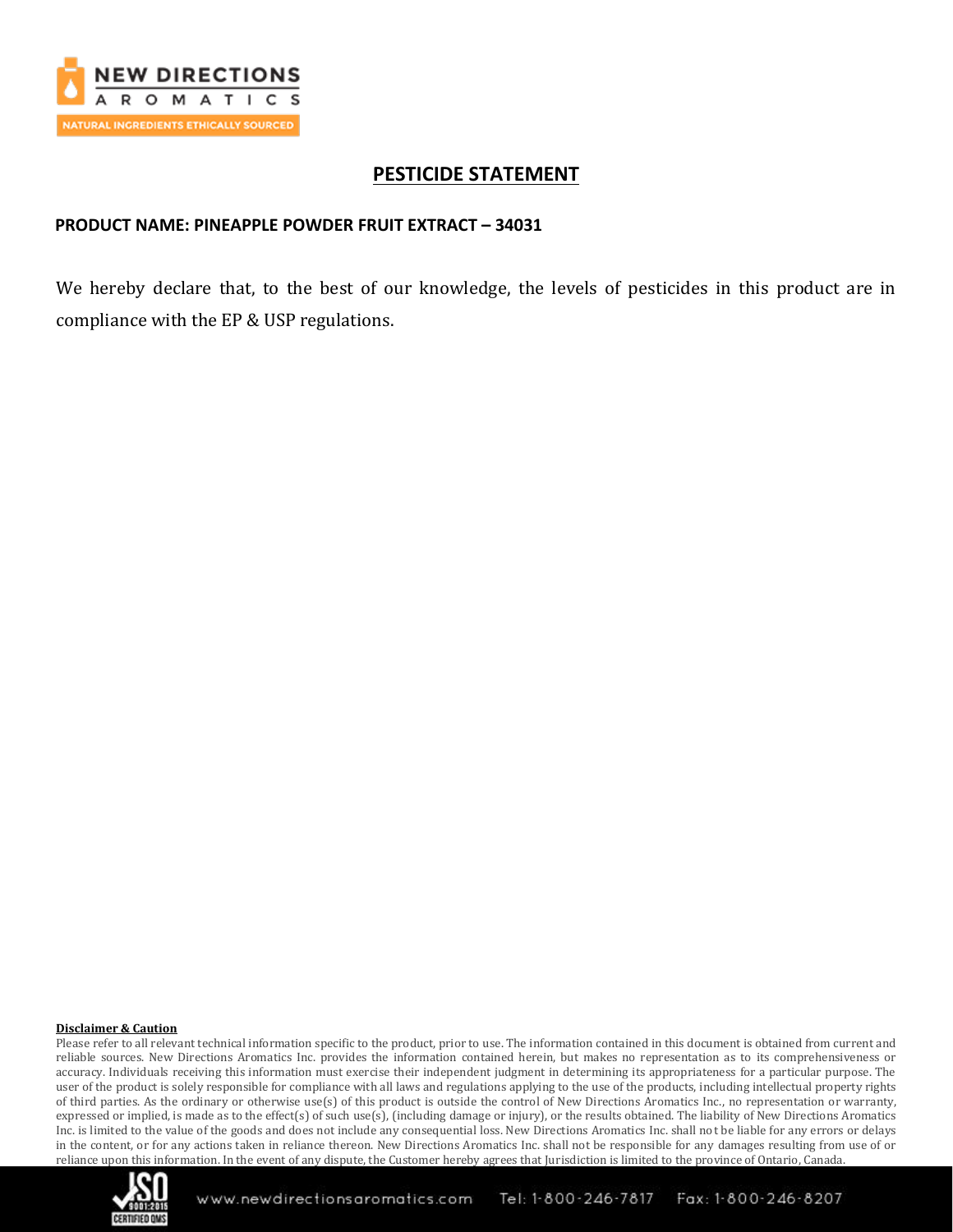

# **FOOD ALLERGEN INFORMATION**

## **PRODUCT NAME: PINEAPPLE POWDER FRUIT EXTRACT – 34031**

| Component                                       | Present in the product |
|-------------------------------------------------|------------------------|
| Peanuts (and/or derivatives,) e.g., protein oil | N <sub>o</sub>         |
| Tree Nuts (and/or derivatives)                  | N <sub>o</sub>         |
| Sesame Seeds (and/or derivatives)               | N <sub>o</sub>         |
| Wheat                                           | N <sub>o</sub>         |
| Gluten                                          | N <sub>o</sub>         |
| Soybeans (and/or derivatives)                   | N <sub>o</sub>         |
| Dairy (including lactose) or Eggs               | N <sub>o</sub>         |
| Fish or their products                          | N <sub>o</sub>         |
| Shellfish or their products                     | N <sub>o</sub>         |
| Meat (and/or derivatives) or Bovine Material    | N <sub>o</sub>         |
| Tartrazine                                      | N <sub>o</sub>         |
| Sulphites (and derivatives)                     | N <sub>o</sub>         |

#### **Disclaimer & Caution**

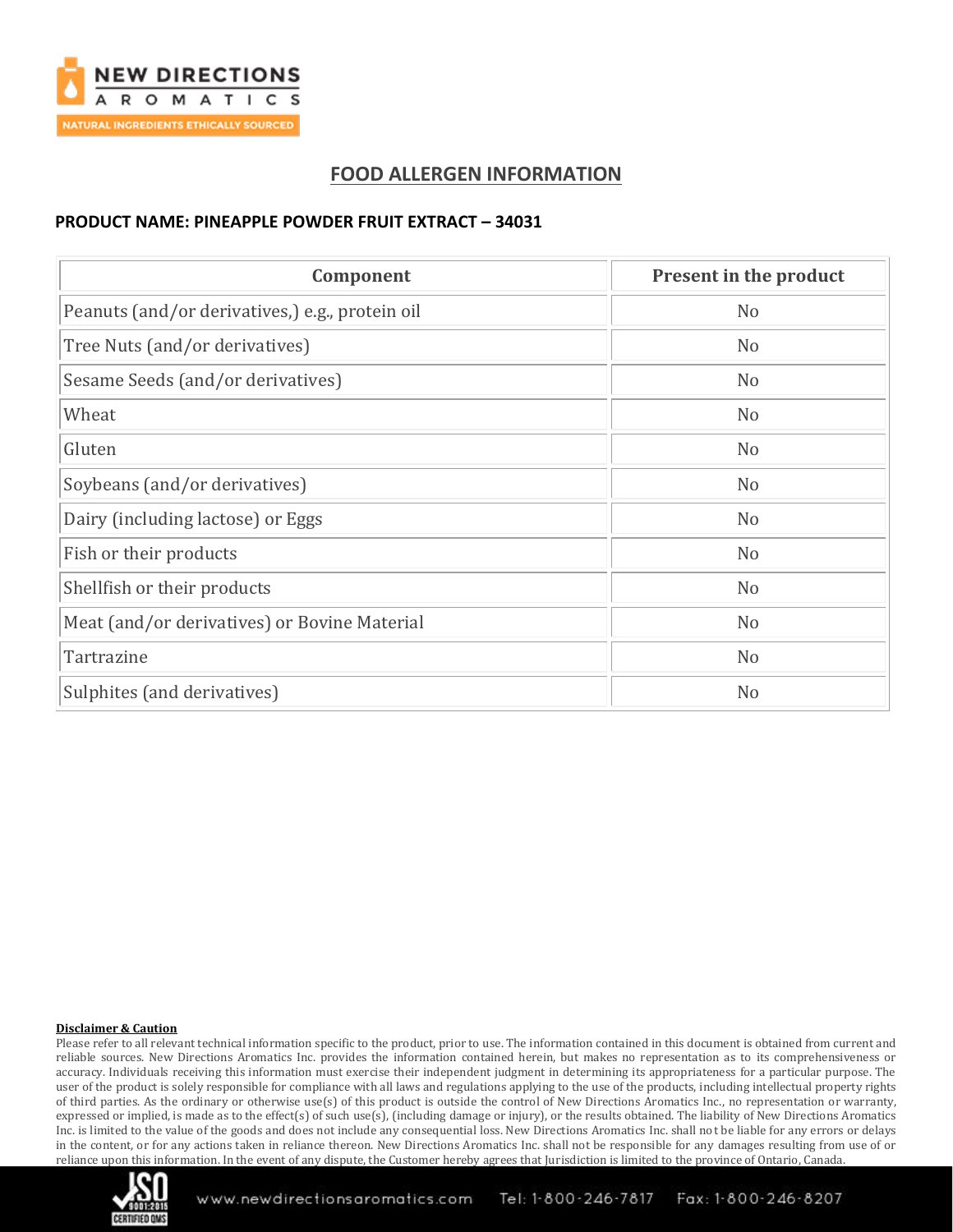

## **GLUTEN-FREE STATEMENT**

### **PRODUCT NAME: PINEAPPLE POWDER FRUIT EXTRACT – 34031**

We hereby declare that, to the best of our knowledge, this product is gluten-free, and was not manufactured with any ingredients containing gluten.

#### **Disclaimer & Caution**

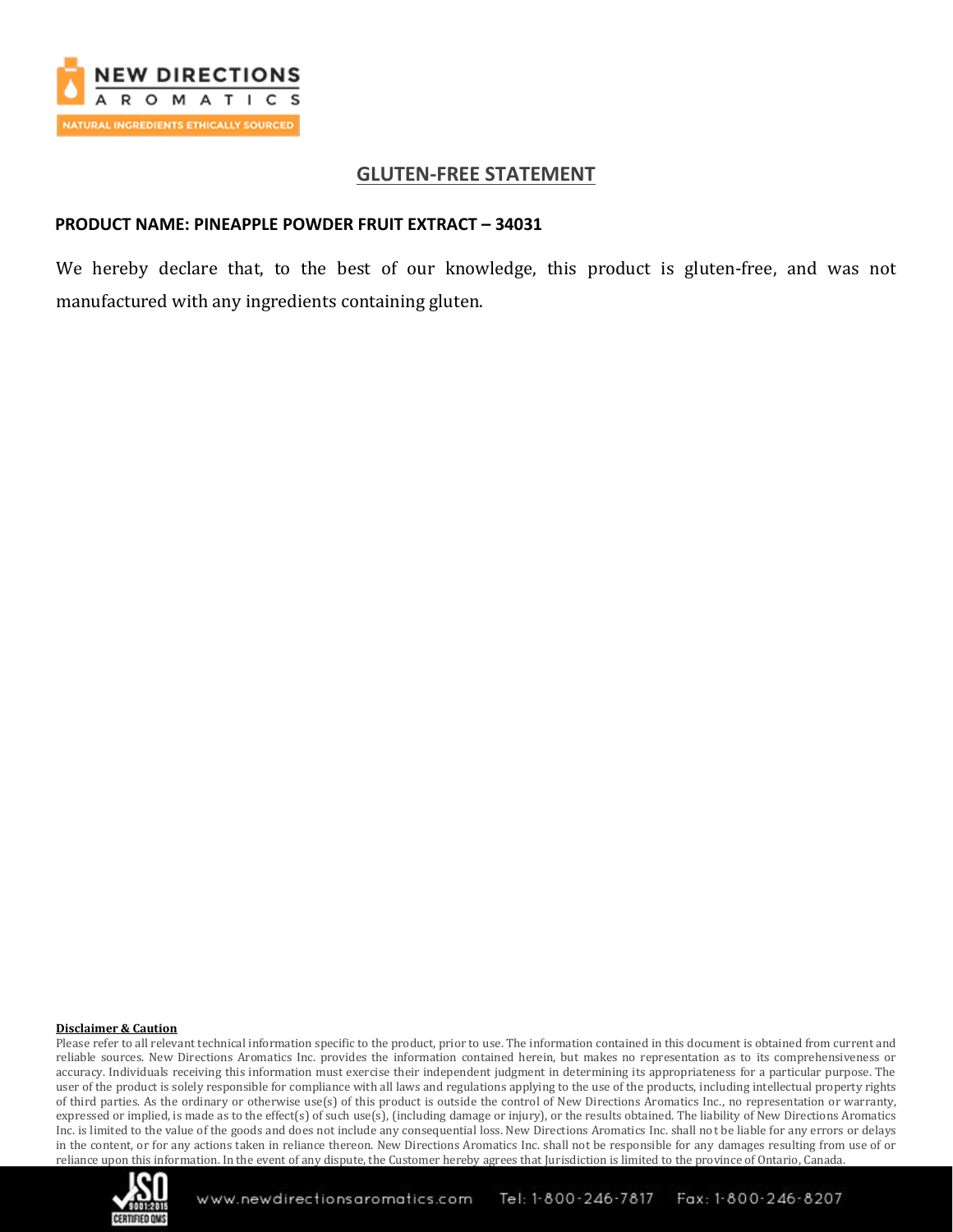

## **IFRA COMPLIANCE STATEMENT**

### **PRODUCT NAME: PINEAPPLE POWDER FRUIT EXTRACT – 34031**

We hereby declare that, to the best of our knowledge, based on processing information and raw materials used, Fragrance Allergens listed in the EU Regulation 1223/2009 Annex III, NO 67-92 are not likely to be present.

#### **Disclaimer & Caution**

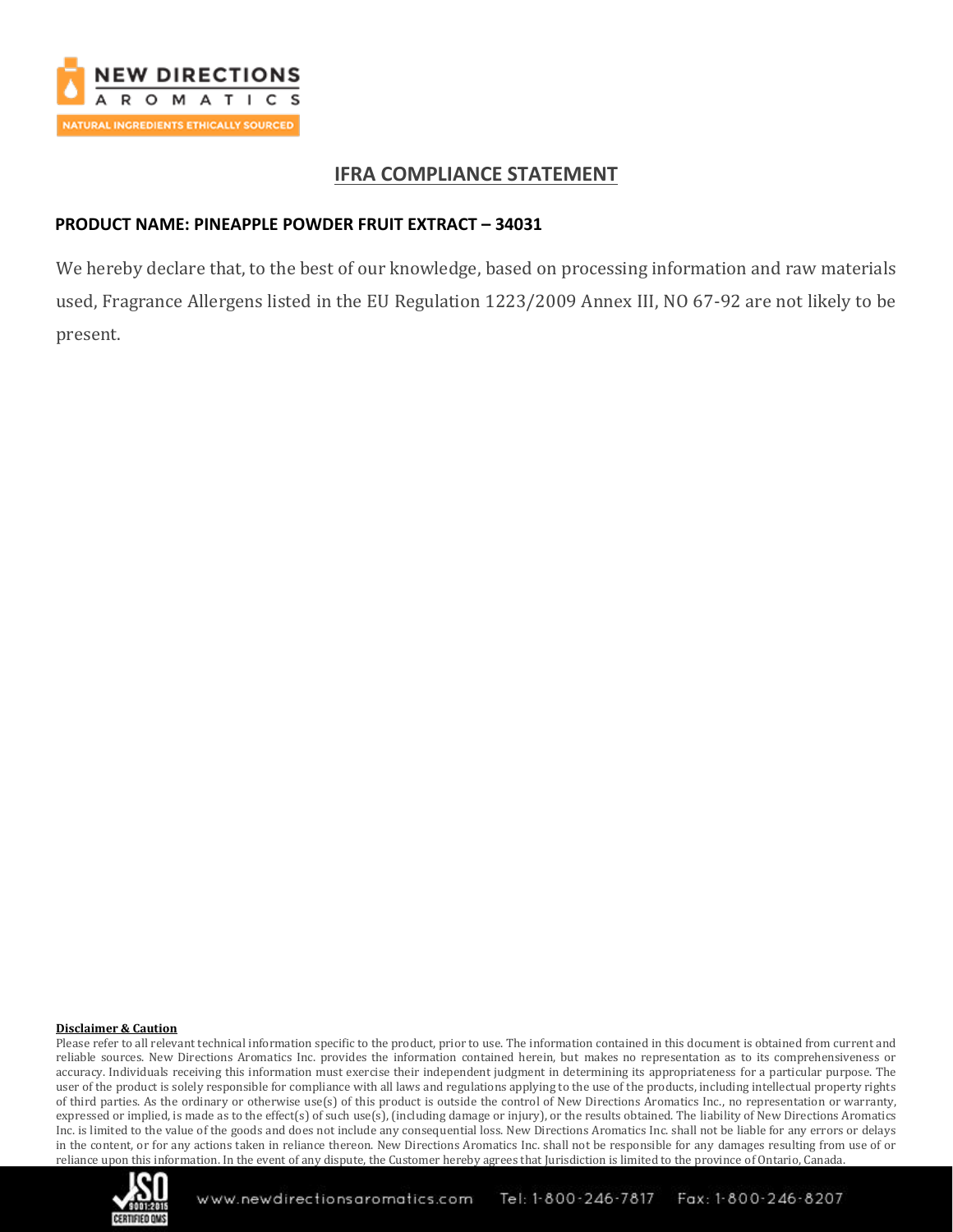

## **DECLARATION OF BOVINE SPONGIFORM ENCEPHALOPATHY (BSE)**

### **PRODUCT NAME: PINEAPPLE POWDER FRUIT EXTRACT – 34031**

We hereby confirm that, to the best of our knowledge, this product is free of BSE.

#### **Disclaimer & Caution**

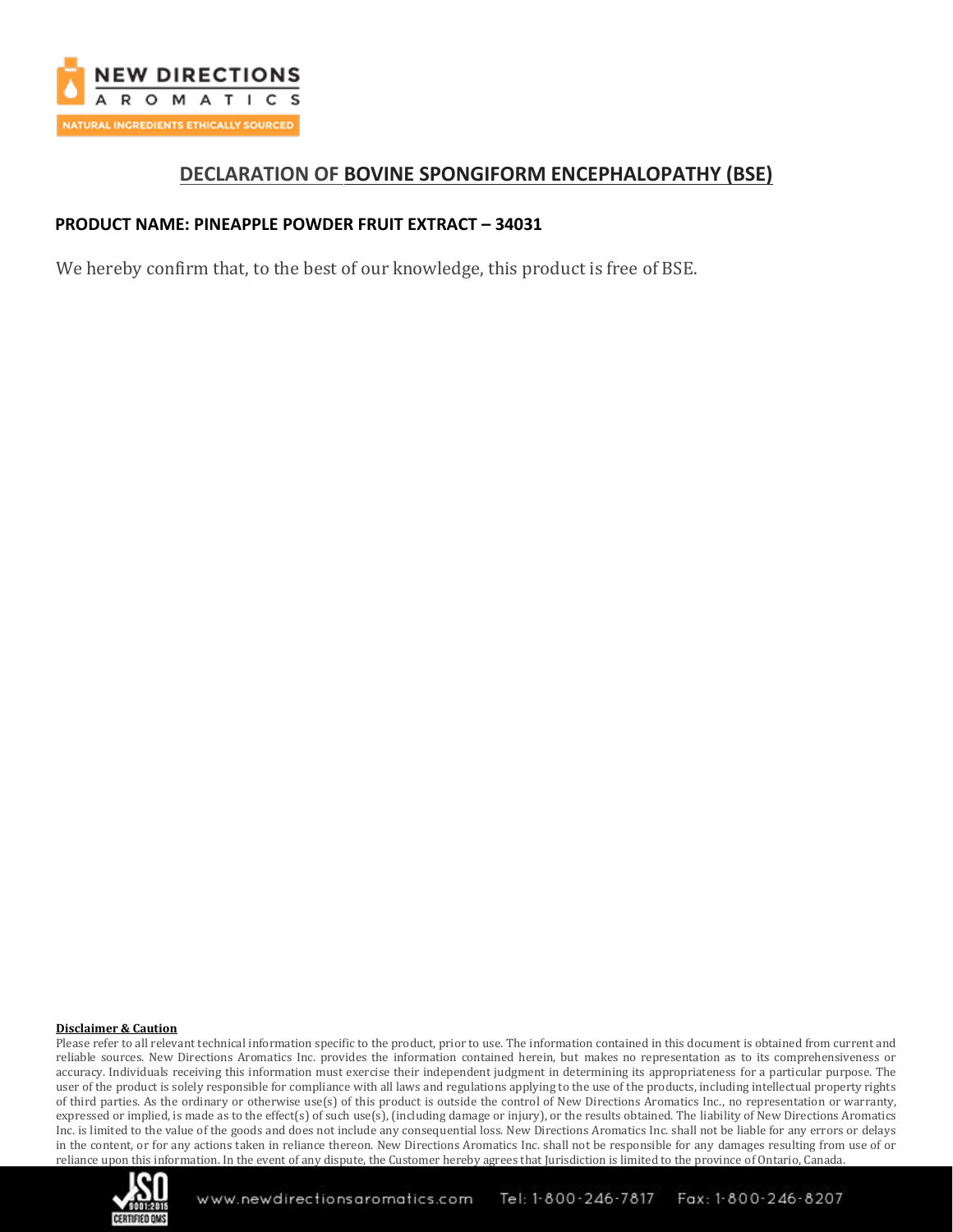

# **CRUELTY FREE STATEMENT**

### **PRODUCT NAME: PINEAPPLE POWDER FRUIT EXTRACT – 34031**

We hereby declare that, to the best of our knowledge, this product has not undergone any animal testing.

#### **Disclaimer & Caution**

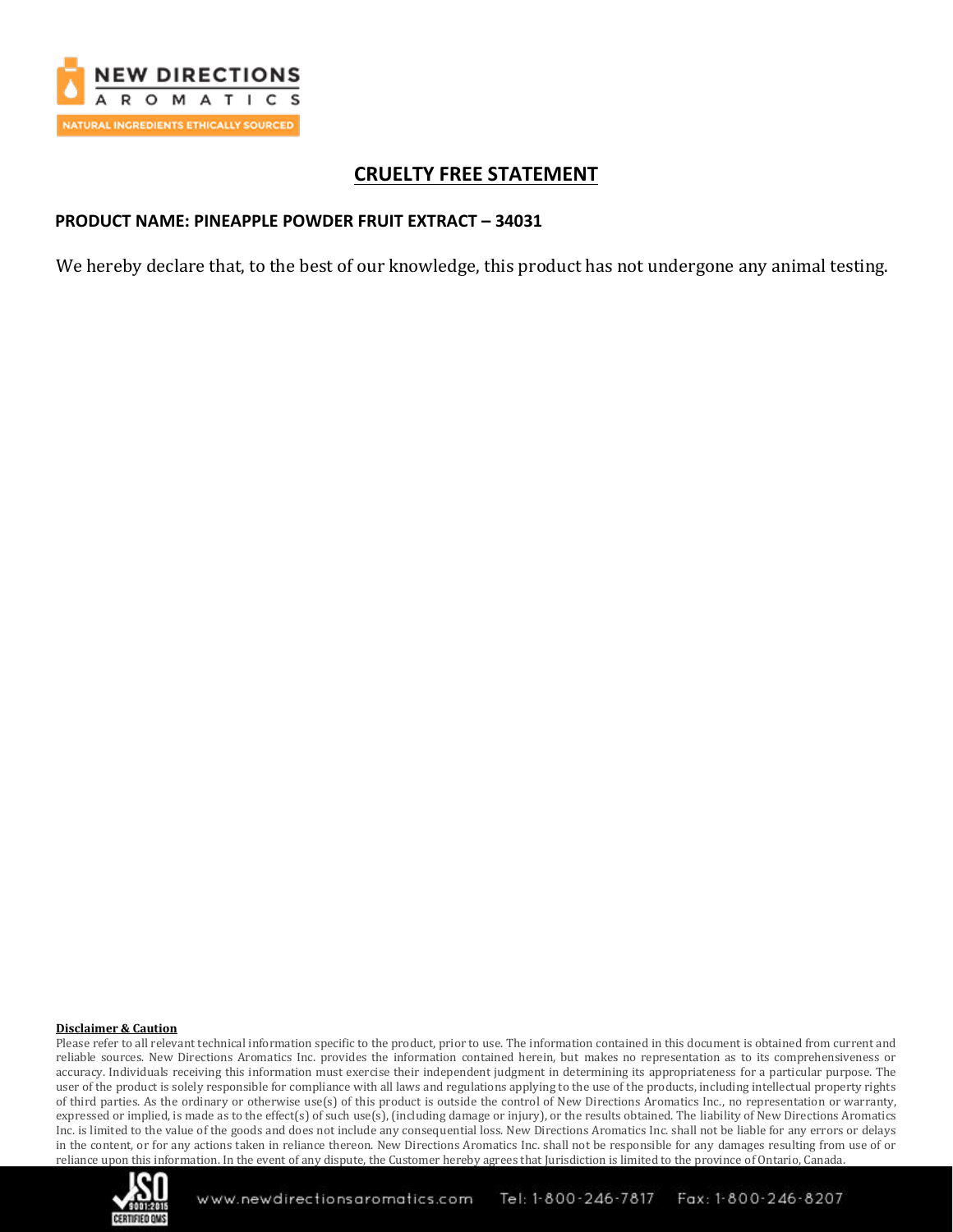

# **VEGAN STATEMENT**

## **PRODUCT NAME: PINEAPPLE POWDER FRUIT EXTRACT – 34031**

We hereby confirm that this product has been certified to Vegan standards.

#### **Disclaimer & Caution**

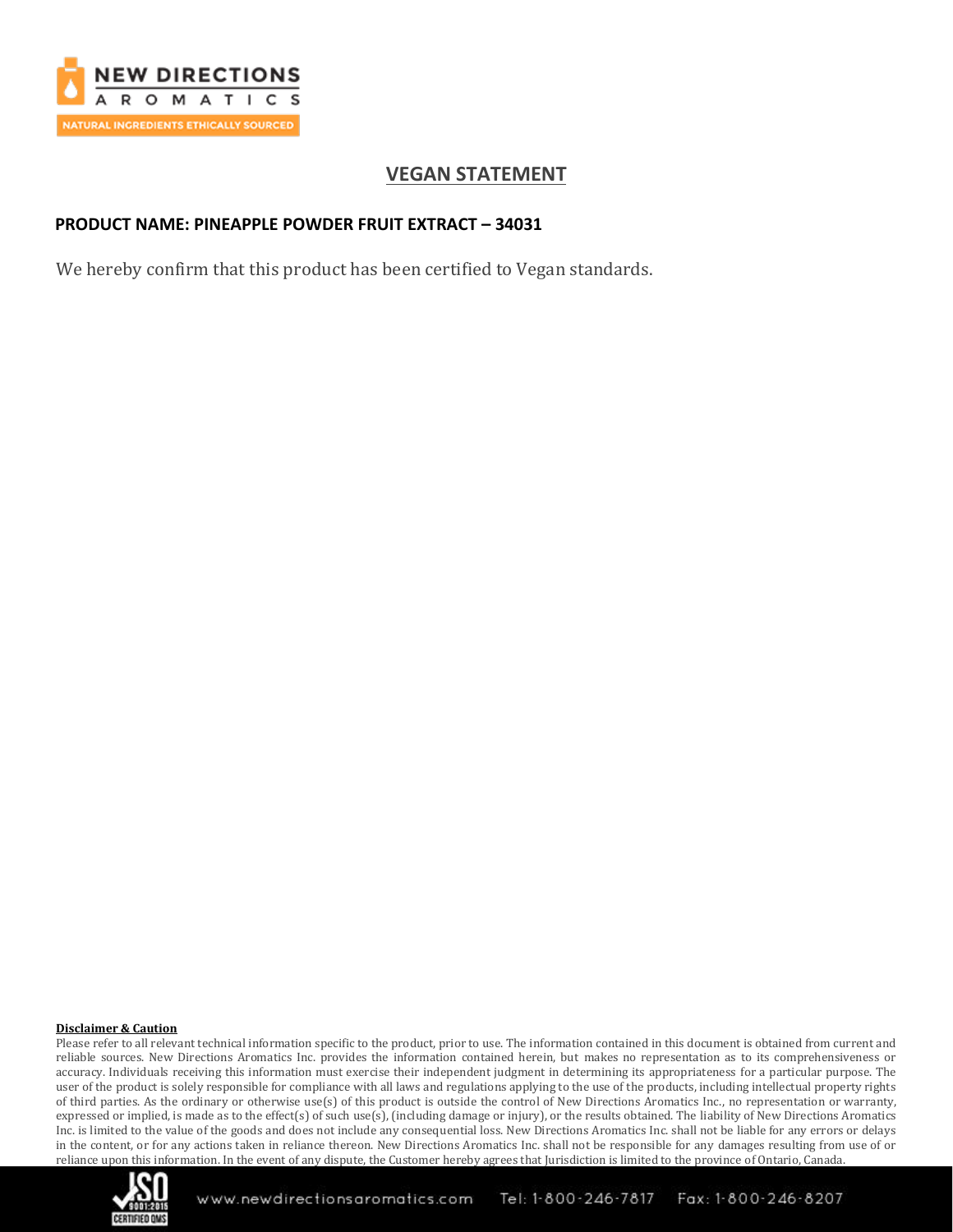

# **KOSHER STATEMENT**

### **PRODUCT NAME: PINEAPPLE POWDER FRUIT EXTRACT – 34031**

We hereby confirm that this product has been certified to Kosher standards.

#### **Disclaimer & Caution**

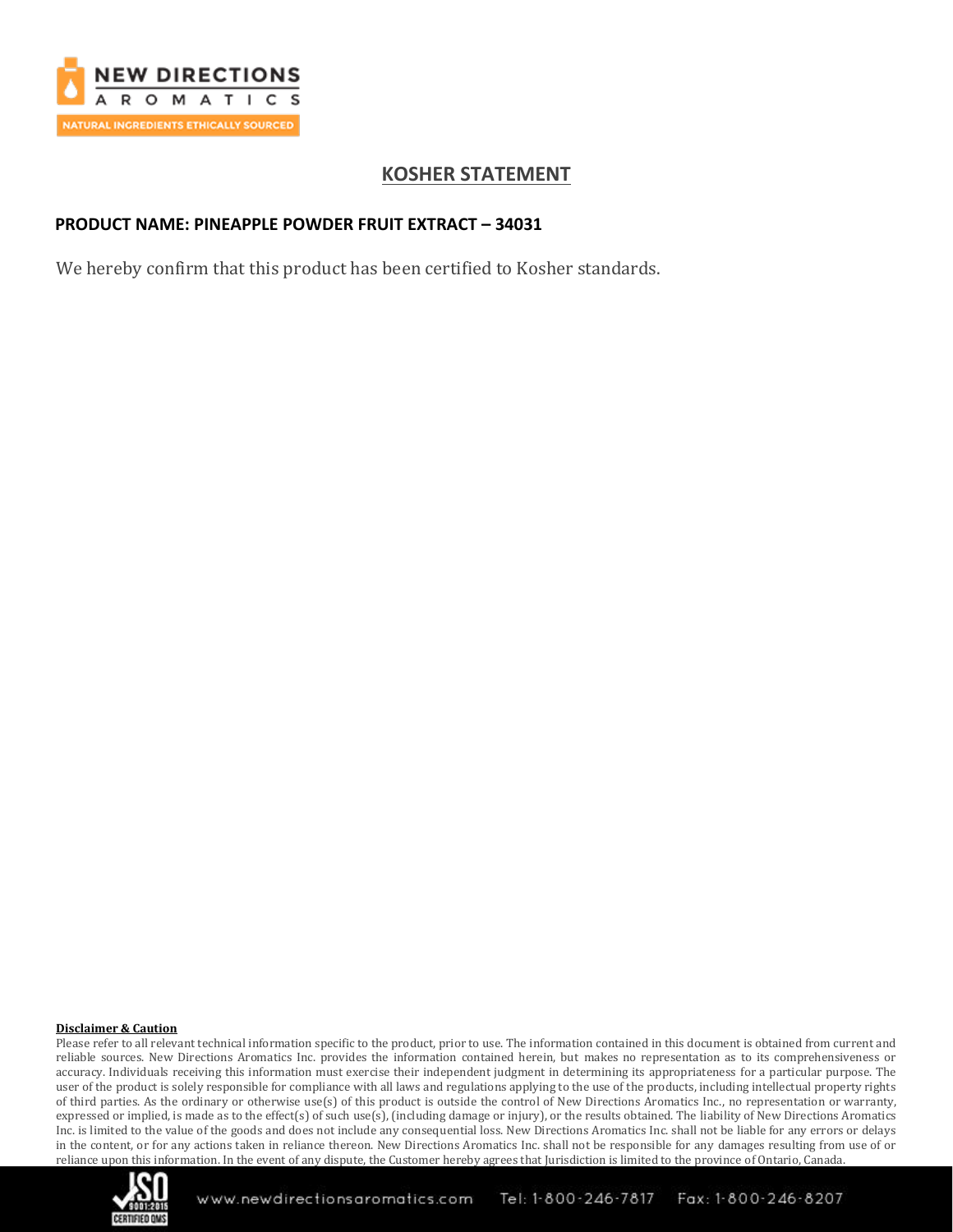

## **CALIFORNIA PROPOSITION 65 STATEMENT**

### **PRODUCT NAME: PINEAPPLE POWDER FRUIT EXTRACT – 34031**

We hereby declare that, to the best of our knowledge, this product does not contain any of the chemical substances listed by the State of California in Proposition 65.

#### **Disclaimer & Caution**